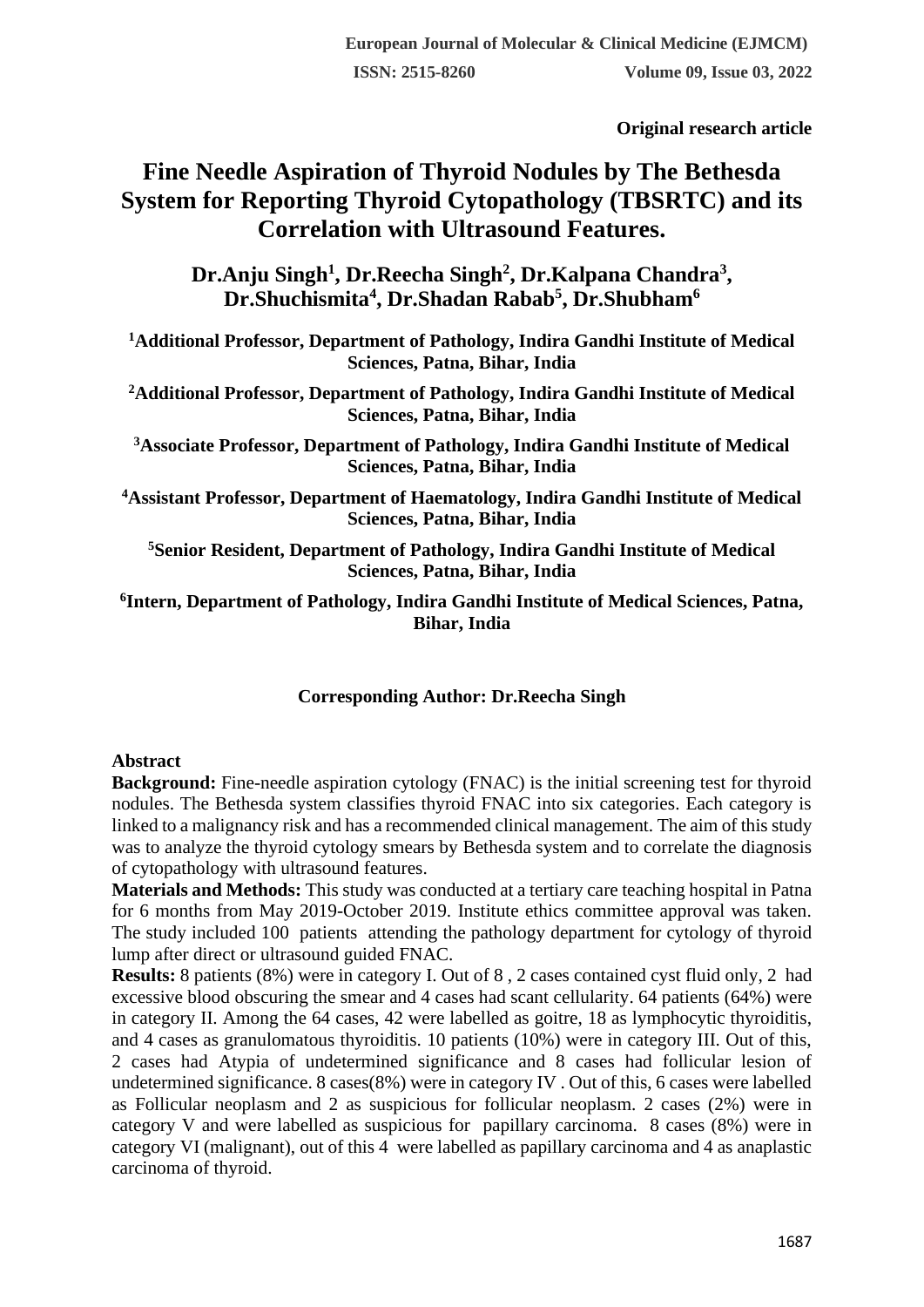**Conclusions**: Fine-needle aspiration cytology (FNAC) of thyroid is a good initial screening test for thyroid nodules The Bethesda System for Reporting Thyroid Cytopathology proved to be an excellent reporting system.

**Keywords:** Bethesda, fine-needle aspiration cytology, thyroid

#### **Introduction**

Thyroid nodules are common in general population. Studies have reported prevalence rates in adult of 4-8% by palpation and up to  $67\%$  by ultrasound  $[1-3]$ . The prevalence of nodules increases with age and is greater in female patients. Most thyroid nodules are asymptomatic and benign in general population. However, when patients are further selected on ultrasound criteria, the overall incidence of malignancy in patients who ultimately undergo fine needle aspiration cytology (FNAC) of thyroid nodule is significant- although relatively small at 9.2- 13%. [4-6]. Though the risk of malignancy is low, the anxiety produced by the discovery of nodule invariably prompts the patient and the referring physician to proceed with more definitive characterization of the nodule by the findings of cytology and radiology for risk stratification and further management.

#### **Aims & Objectives:**

The aim of this study was to analyze the thyroid cytology smears by Bethesda system and to correlate the diagnosis of cytopathology with ultrasound features.

#### **Material and Methods:**

This study was conducted at a tertiary care teaching hospital in Patna for 6 months from May 2019-October 2019. Institute ethics committee approval was taken. The study included 100patientsattending the pathology department for cytology of thyroid lump after direct or ultrasound guided FNAC. Patients with previously diagnosed benign or malignant conditions of thyroid on treatment, after surgery, or on follow up for residual disease or recurrence were excluded from the study. Informed consent was taken from all patients. Clinical data was collected using a structured questionnaire. In patients with palpable thyroid nodule, FNA was done directly with 22G needle attached to a 10 ml syringe. In non palpable nodules aspiration was done under ultrasound guidance. Slides were made from the aspirated material. Few slides were air dried and stained by May Grunwald Giemsa stain. On one slide alcohol wet fixation followed by Papanicolaou staining was done. In case of cyst fluid, smears were prepared directly as well as after centrifugation. Stained slides were evaluated under 50, 100 and 400 magnification. The criterion of adequacy for evaluation (and benign) was at least 6 groups of thyroid follicular cells, each group composed of at least  $10$  cells<sup>[7,8].</sup>

Reporting was done according to The Bethesda System for Reporting Thyroid Cytopathology(TBSRTC).

#### **CRIRERIA FOR REPORTING:**

**The Bethesda system for reporting Thyroid Cytopathology: Implied risk of Malignancy and Recommended Clinical Management.**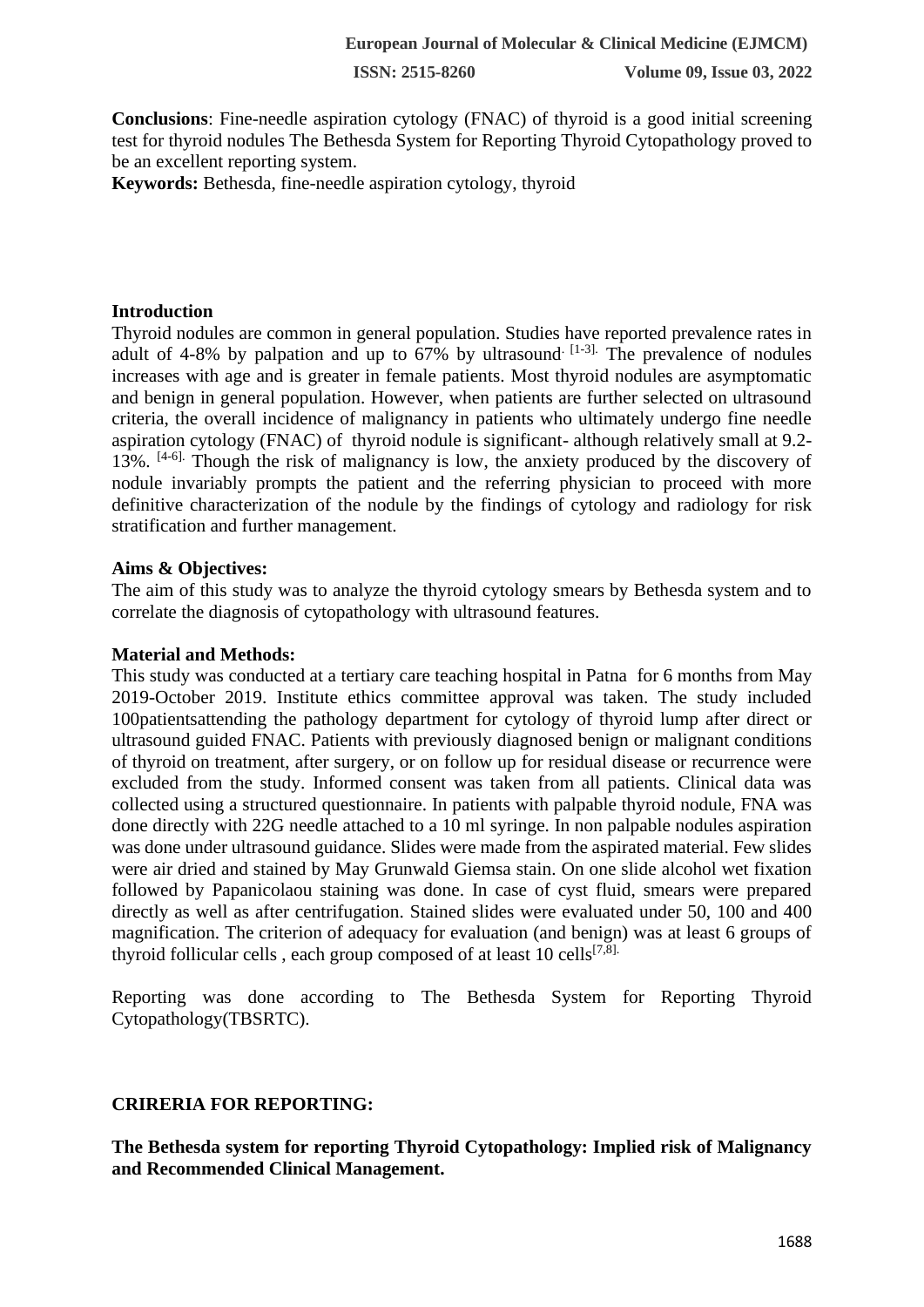| <b>Diagnostic Category</b>           | <b>Risk of Malignancy</b> | <b>Usual Management</b>      |  |
|--------------------------------------|---------------------------|------------------------------|--|
|                                      | $\mathcal{O}_0$           |                              |  |
| Nondiagnostic<br>$\alpha$            | $1 - 4\%$                 | Repeat FNA with ultrasound   |  |
| Unsatisfactory                       |                           | guidance                     |  |
| Benign                               | $0 - 3\%$                 | Clinical follow-up           |  |
| $\circ$ of<br>undetermined<br>Atypia |                           |                              |  |
| significance or follicular lesion    | $~15\%$                   | Repeat FNA                   |  |
| of undetermined significance         |                           |                              |  |
| Follicular<br>neoplasm<br>or         | 15-30%                    | Surgical lobectomy           |  |
| suspicious<br>for follicular         |                           |                              |  |
| neoplasm                             |                           |                              |  |
| Suspicious for malignancy            | 60-75%                    | Near –total thyroidectomy or |  |
|                                      |                           | surgical lobectomy           |  |
| Malignant                            | 97-99%                    | Near total thyroidectomy     |  |

In ultrasound evaluation**,** we looked for the size, margins, ecogenicity, calcification, composition , vascularity and tall configuration of the nodules (i.e. when the anteroposterior diameter of the nodule is greater than the transverse diameter). Cytological and radiological findings of the nodules were correlated. In inconclusive cases, repeat direct or ultrasound guided FNA was done whenever needed.

## **Observation:**

In the prospective study of 100 patients with thyroid nodule, FNAC was done directly or under image guidance whenever necessary. On the basis of cytology findings, cases were categorized into category I to VI by TBRTCP. 8 patients (8%) were in category I. Out of 8, 2 cases contained cyst fluid only, 2 had excessive blood obscuring the smear and 4 cases had scant cellularity. 64 patients (64%) were in category II. Among the 64 cases, 42were labelled as goitre, 18as lymphocytic thyroiditis, and 4cases as granulomatous thyroiditis. 10patients (10%) were in category III. Out of this, 2 cases had Atypia of undetermined significance and 8 cases had follicular lesion of undetermined significance. 8 cases(8%) were in category IV . Out of this, 6 cases were labelled as Follicular neoplasm and 2 as suspicious for follicular neoplasm. 2cases (2%) were in category V and were labelled as suspicious for papillary carcinoma. 8 cases (8%) were in category VI (malignant), out of this 4 were labelled as papillary carcinoma and 4 as anaplastic carcinoma of thyroid.

| Table 1: Categorization of patients according to TBSRTC: Implied risk of malignancy |
|-------------------------------------------------------------------------------------|
| and recommended clinical management: (Total number of cases -100)                   |

| Diagnostic category  | Number   | % of  | Subcategorization of cases     | Risk<br>of | Usual                |
|----------------------|----------|-------|--------------------------------|------------|----------------------|
|                      | of cases | cases |                                | malignancy | management           |
| I. Non diagnostic or | 8        | 8%    | Cyst fluid only-2 case         |            | <b>FNA</b><br>Repeat |
| Unsatisfactory       |          |       | Scant cellularity-4 cases      | $1-4%$     | with ultrasound      |
|                      |          |       | Obscuring blood-2 case         |            | guidance             |
| II. Benign           | 64       | 64%   | Multinodular goitre-42 cases   |            |                      |
|                      |          |       | thyroiditis-18<br>Lymphocytic  | $0 - 3\%$  | Clinical follow-     |
|                      |          |       | cases                          |            | up                   |
|                      |          |       | thyroiditis-4<br>Granulomatous |            |                      |
|                      |          |       | cases                          |            |                      |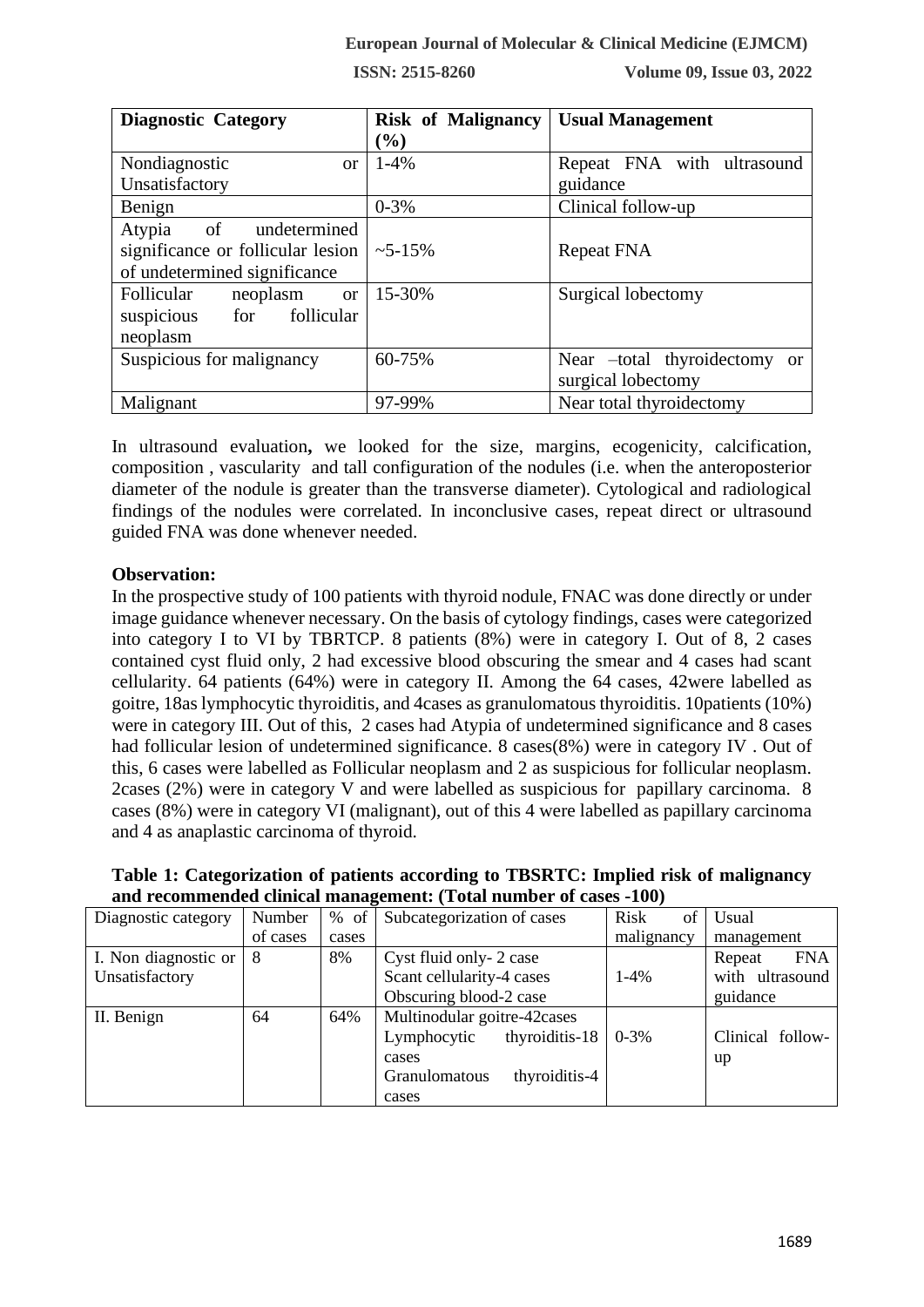| III.<br>of<br>Atypia<br>undetermined<br>significance<br><sub>or</sub><br>follicular lesion of<br>undetermined<br>significance | 10 | 10% | of<br>undetermined<br>Atypia<br>significance-2case<br>Follicular<br>of<br>lesion<br>significance-8<br>undetermined<br>cases | $\sim$ 5-15% | <b>Repeat FNA</b>                                              |
|-------------------------------------------------------------------------------------------------------------------------------|----|-----|-----------------------------------------------------------------------------------------------------------------------------|--------------|----------------------------------------------------------------|
| IV.<br>Follicular<br>neoplasm<br>$\alpha$<br>suspicious<br>for<br>follicular neoplasm                                         | 8  | 8%  | Follicular neoplasm-6 cases<br>follicular<br>Suspicious for<br>neoplasm-2 case                                              | 15-30%       | Surgical<br>lobectomy                                          |
| V. Suspicious<br>for<br>malignancy                                                                                            | 2  | 2%  | Suspicious<br>for<br>papillary<br>carcinoma-2 case                                                                          | 60-75%       | Near<br>-total<br>thyroidectomy<br>surgical<br>or<br>lobectomy |
| VI. Malignant                                                                                                                 | 8  | 8%  | Papillary carcinoma-4 cases<br>Anaplastic carcinoma-4 cases                                                                 | 97-99%       | Near<br>total<br>thyroidectomy                                 |

# **Ultrasound findings were collected in all the 100 cases and were correlated with FNAC findings.**

Imaging and Cytology concordance was seen in 72 cases (72% of cases) and discordance in 28 cases (28% of cases).Concordance was seen mostly in cases of multinodular goitre (90%of cases) and malignancy (80% of cases). Discordance was seen in 8 cases of follicular lesion of undetermined significance, 4 cases of lymphocytic thyroiditis, 4 cases of granulomatous thyroiditis, 4cases of papillary carcinoma , 2 case of multinodular goitre and 2 case of follicular neoplasm.

| <b>Table 2: FNAC Imaging concordance cases</b> |                        |                         |
|------------------------------------------------|------------------------|-------------------------|
| <b>Result</b>                                  | <b>Number of cases</b> | <b>Percent of cases</b> |

| <b>Result</b>                 | <b>Number of cases</b> | <b>Percent of cases</b> |
|-------------------------------|------------------------|-------------------------|
| Imaging FNAC concordance   72 |                        | 72%                     |
| Imaging FNAC discordance      |                        | 28%                     |
|                               |                        |                         |

Ultrasound findings were collected in all the 100 cases and were correlated with FNAC findings. Imaging and Cytology concordance was seen in 72 cases (72% of cases) and discordance in 28 cases (28% of cases).Concordance was seen mostly in cases of multinodular goitre (90% of cases) and malignancy (80% of cases). Discordance was seen in 8 cases of follicular lesion of undetermined significance, 6 cases of lymphocytic thyroiditis, 4 cases of granulomatous thyroiditis, 4cases of papillary carcinoma , 4 cases of multinodular goitre and 2 cases of follicular neoplasm.

|   | Table of Trust Innaging uncordance cases            |                                                |  |  |  |
|---|-----------------------------------------------------|------------------------------------------------|--|--|--|
|   | Total number of cases $(n=28)$ Diagnosis on imaging | Diagnosis on FNAC                              |  |  |  |
| 4 | Colloid nodule                                      | Papillary carcinoma                            |  |  |  |
|   | Thyroiditis                                         | Goitre                                         |  |  |  |
|   | Multinodular goitre                                 | Granulomatous thyroiditis                      |  |  |  |
|   | Malignancy                                          | Goitre with cystic degeneration                |  |  |  |
|   | Multinodular goitre                                 | Lymphocytic thyroiditis                        |  |  |  |
| 8 | Multinodular goitre                                 | Follicular lesion of undetermined significance |  |  |  |
|   | Goitre                                              | Follicular neoplasm                            |  |  |  |
|   | Malignancy                                          | Lymphocytic thyroiditis                        |  |  |  |

**Table 3: FNAC Imaging discordance cases**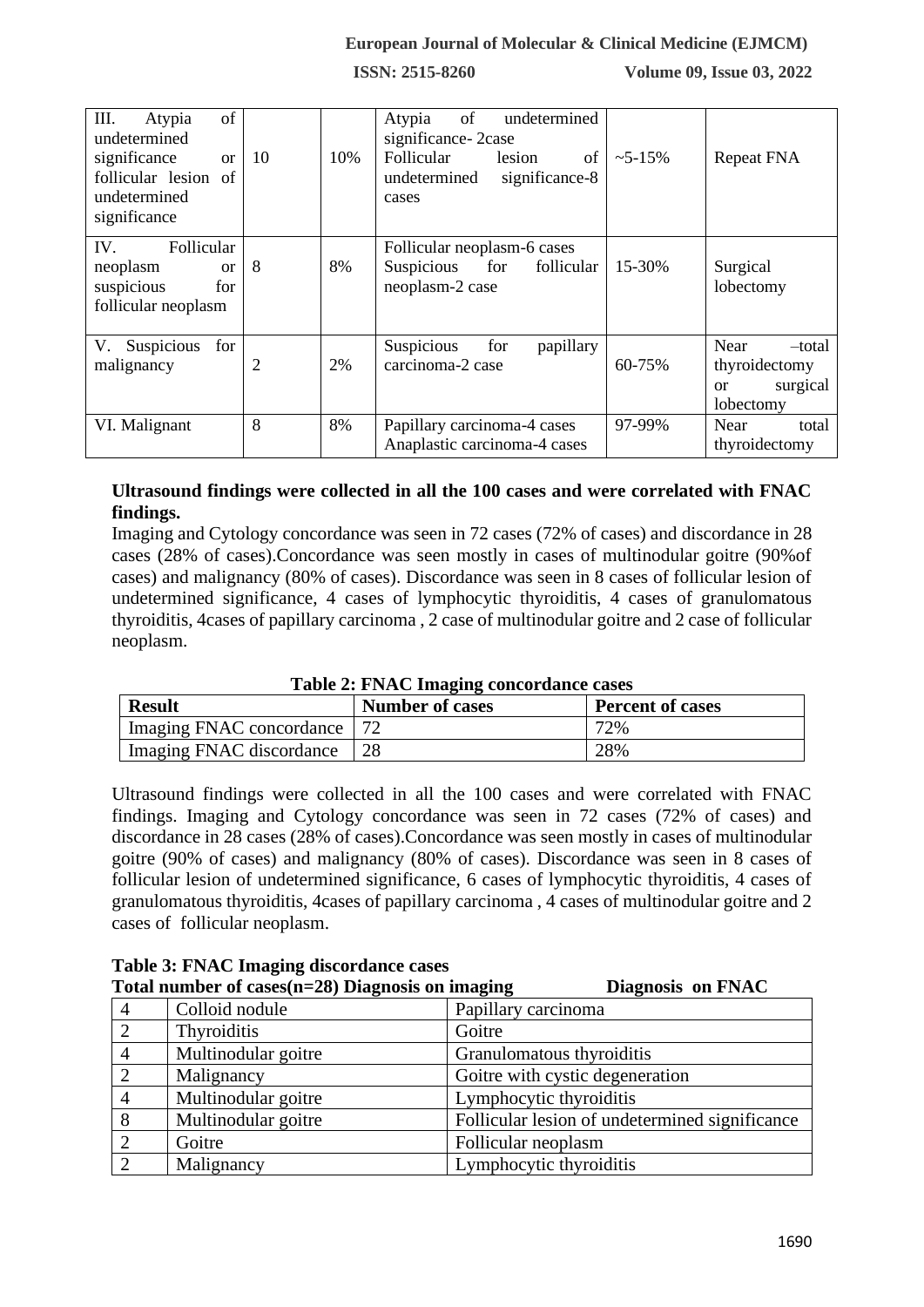

**Figure 1A**: Cyst fluid only. Photomicrograph showing few cyst macrophages against an amorphous eosinophilic background (Smear, Giemsa, 400x magnification),

**1B** Granulomatous thyroiditis Photomicrograph showing many lymphocytes and aggregates of histiocytes (Smear, Giemsa, 400x magnification)

**1C** Lymphocytic thyroiditis. Photomicrograph showing many lymphocytes impinging on aggregates of thyroid follicular cells (Smear, Giemsa, 400x magnification)

**1D** Nodular goitre Photomicrograph showing monolayered sheets of evenly spaced follicular cells against a background of colloid (Smear, Giemsa, 400x magnification)



**Figure 2A:** Atypia of Undetermined significance Aspirate shows thyroid follicular cells with mild nuclear atypia (Smear, Giemsa, 400x magnification)

**2B:** Follicular lesion of Undetermined significance Aspirate shows microfollicular aggregates and scattered follicular cells (Smear, Giemsa, 400x magnification)

**2C:** Follicular Neoplasm: Aspirate shows microfollicular aggregates .of uniform follicular cells(Smear, Giemsa, 400x magnification)

**2D:** Suspicious for papillary carcinoma Aspirate shows thyroid follicular cells with basophilic cytoplasm and occasional intranuclear inclusions (Smear, Giemsa, 400x magnification)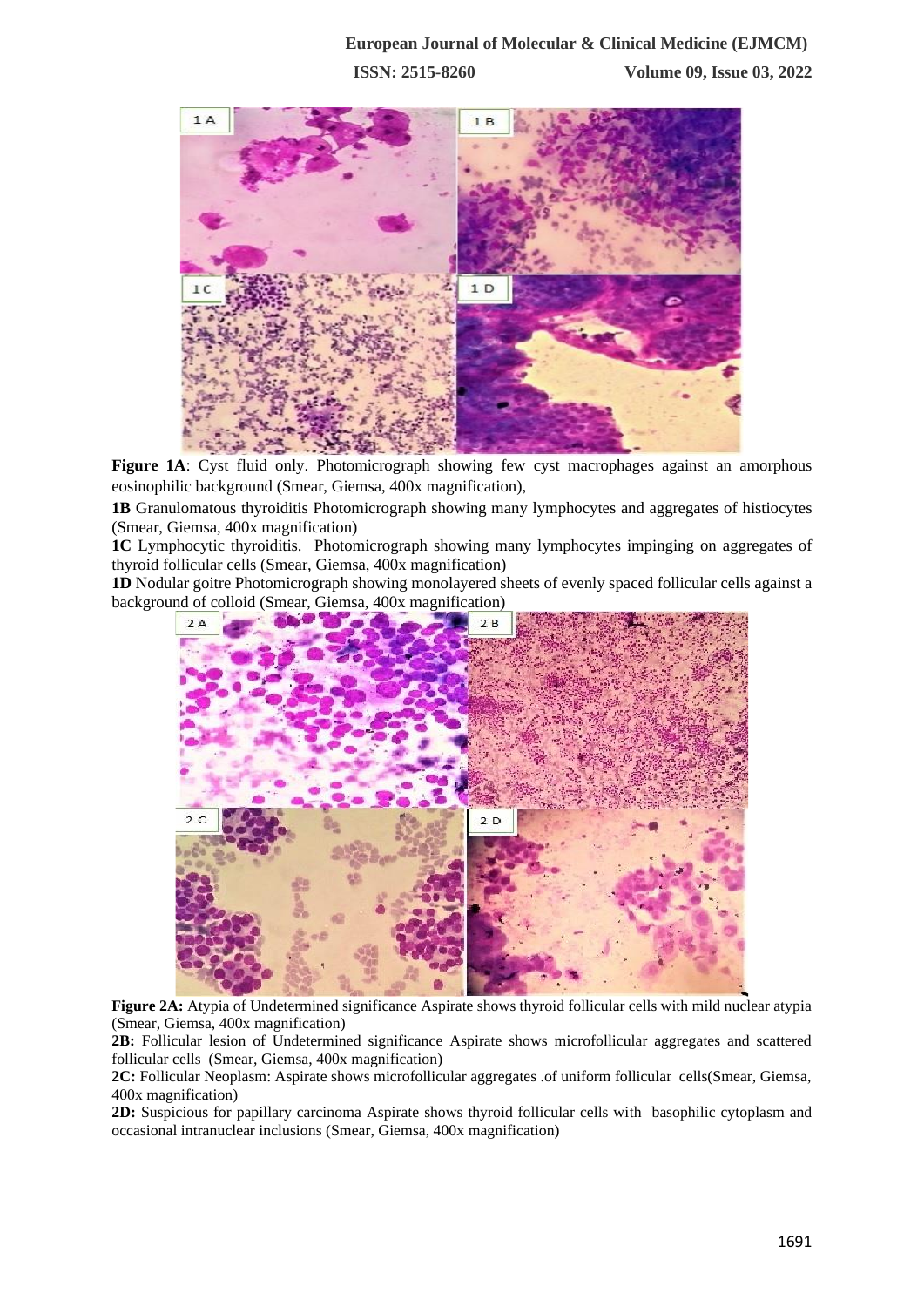#### **Discussion:**

Every thyroid FNA must be evaluated for adequacy. Inadequate samples are reported as "nondiagnostic" (ND) or "unsatisfactory" (UNS). This category applies to specimens that are unsatisfactory owing to obscuring blood, overly thick smears, air drying of alcohol-fixed smears, or an inadequate number of follicular cells. For a thyroid FNA specimen to be satisfactory for evaluation (and benign), at least 6 groups of benign follicular cells are required, each group composed of at least 10 cells<sup> $[7,8]$ </sup>. The minimum size requirement for the groups allows one to determine (by the evenness of the nuclear spacing)whether they represent fragments of macrofollicles .There are several exceptions to the numeric requirement of benign follicular cells. Any specimen that contains abundant colloid is considered adequate (and benign), even if 6groups of follicular cells are not identified: A sparsely cellular specimen with abundant colloid is, by implication, a predominantly macro follicular nodule and, therefore, almost certainly benign. Whenever a specific diagnosis (eg, lymphocytic thyroiditis) can be rendered and whenever there is any atypia, the specimen is, by definition, adequate for evaluation. ND/UNS results occur in 2% to 20% of cases but ideally should be limited to no more than 10% of thyroid FNAs, excluding samples composed exclusively of macrophages.[**9- 11]**. In our study the cases in Category I is 8% of total cases, which is within the range given by TBRTCP.Other recent studies had 1.2% to 16.4% cases in this group **[12–19].** All of them were advised to be reaspirated after a minimum period of 3 month to prevent false positive interpretations due to reactive or reparative changes .A benign result is obtained in 60%-70% of thyroid FNAC, according to TBRTCP. The false negative rate of a benign interpretation is low (0%-3%).<sup>[20,21]</sup> Number of cases in category II in our study is 64%. The "benign" category had a range of 34% to 87.5% in recent studies **[ 12–19]**.Some cases can not be easily classified into the benign, suspicious or malignant categories. These cases are reported as atypia of undetermined significance(AUS) or follicular lesion of undetermined significance. This category constitutes 3%-6% of thyroid FNAC.[**11,20].** In our study, the number of cases in this category is 10%. This could possibly be due to overuse of this category. An AUS result hasbeen reported in 3.2–29% of thyroid cases in recent studies<sup>[12-19]</sup>. The recommended management is clinical correlation and repeat FNAC at an appropriate interval.<sup>20,22</sup>. In most cases, repeat FNAC results in a more definitive diagnosis: only about 20% of nodules are repeatedly AUS.[**20]**. The number of cases falling in category IV (Follicular Neoplasm or Suspicious for a Follicular Neoplasm FN/SFN) constitute 8% of cases in our study. Recent studies have shown2.2–16.1% cases in this group **[12–19].**The purpose of this category is to identify a nodule that might be a follicular carcinoma and triage it for surgical lobectomy. About 15% to 30% of cases in this category turned out to be malignant. **11,20,23,24.** The majority of FN/SFN cases turned out to be follicular adenomas, or adenomatoid nodules of multinodular goitre, both of which are more common than follicular carcinoma. Among the malignant cases, many are follicular carcinomas, but a significant number of cases are follicular variants of papillary carcinoma,**9,20,23,25.** Category V (Suspicious for malignancy) constitutes 2% in our study and was constituted by 2 case (2**%)..** It varies from 1.3 to 10% in recent studies **[ 12- 19].**Our case was suspicious for papillary carcinoma. The cases in this category are resected by lobectomy or thyroidectomy. Most (60%-75%) prove to be papillary carcinomas and the rest are usually follicular adenomas**11,2021,26].**Category VI included 8 cases (8%), which included 4 cases of papillary carcinoma and anaplastic carcinoma. The category malignant had a range of 2.9% to 11% in recent studies **[12-19].**

The imaging evaluation of a thyroid nodule includes numerous ultrasound features like size, echogenicity, composition (cystic, solid, mixed), presence or absence of calcifications, borders (irregular vs smooth), and presence and quality of internal color Doppler flow. Although some characteristics of thyroid nodules are not predictive of malignancy (e.g., size), other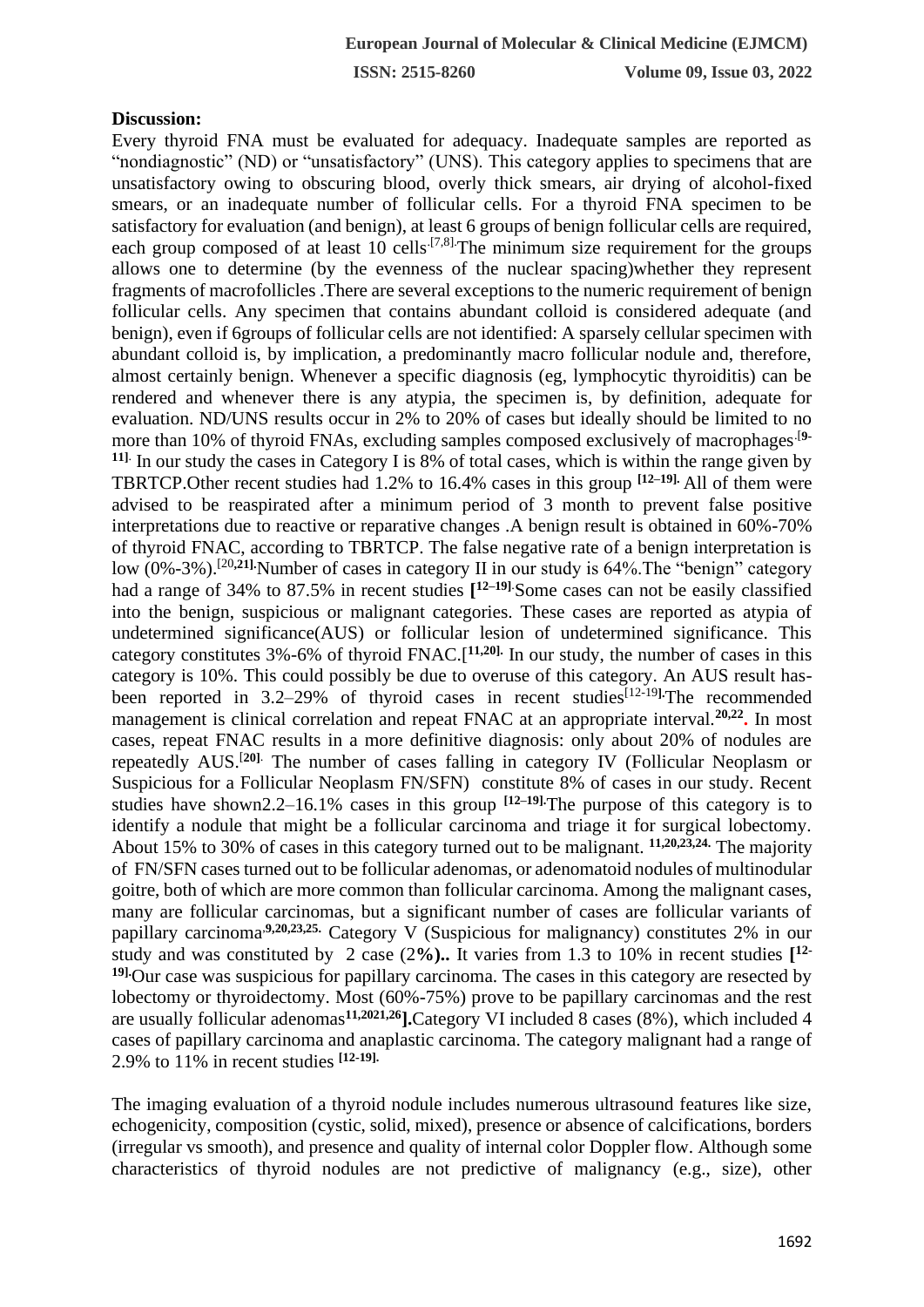characteristics (e.g., solid composition, hypo echogenicity, calcifications, disorganized internal vascularity, irregular borders, absence of halo) have been associated with an increased risk of malignancy. However, these ultrasound characteristics have low sensitivity and low positive predictive value for malignancy; moreover, the sensitivity, specificity, and predictive values of these ultrasound characteristics are highly variable in the literature<sup>[27]</sup>. Of all the ultrasound characteristics, a predominantly solid composition is the feature with the highest sensitivity at 69–75%, but its positive predictive value is low: Approximately 25% of solid or predominantly solid nodules will prove to be malignant  $[27]$ . On the other hand, the presence of micro calcifications holds a positive predictive value of 41.8–94.2% but suffers from a low sensitivity because micro-calcifications are found in fewer than  $60\%$  of patients with thyroid cancer<sup>27].</sup> Simultaneous consideration of several ultrasound characteristics has proven to increase the positive predictive value so that a so that a predominantly solid nodule with micro calcifications has a 31.6% chance of being malignant, whereas a predominantly cystic nodule without calcification has a 1% chance of being malignant **[\[6,](http://www.ajronline.org/doi/full/10.2214/AJR.12.9071)** <sup>27</sup>**, 28].**

## **Conclusions**:

Fine-needle aspiration cytology (FNAC) of thyroid is a good initial screening test for thyroid nodules The Bethesda System for Reporting Thyroid Cytopathology proved to be an excellent reporting system.

## **References**

- 1. Wiest PW, Hartshorne MF, Inskip PD, et al. Thyroid palpation versus high-resolution thyroid ultrasonography in the detection of nodules. *J Ultrasound Med* 1998; 17:487– 496.
- 2. Cronan JJ. Thyroid nodules: is it time to turn off the US machines? *Radiology* 2008; 247:602–604 .
- 3. Mortensen JD, Woolner LB, Bennett WA. Gross and microscopic findings in clinically normal thyroid glands. *J Clin Endocrinol Metab* 1955; 15:1270–1280.
- 4. Hegedüs L, Bonnema SJ, Bennedbaek FN. Management of simple nodular goiter: current status and future perspectives. *Endocr Rev* 2003; 24:102–132.
- 5. Nam-Goong IS, Kim HY, Gong G, et al. Ultrasonography-guided fine-needle aspiration of thyroid incidentaloma: correlation with pathological findings. *Clin Endocrinol (Oxf)* 2004; 60:21–28.
- 6. Papini E, Guglielmi R, Bianchini A, et al. Risk of malignancy in nonpalpable thyroid nodules: predictive value of ultrasound and color-Doppler features. *J Clin Endocrinol Metab* 2002; 87:1941–1946.
- 7. Jiyeon Hyeon, SoominAhn, Jung Hee Shin, Young Lyun Oh. 2014. The prediction of malignant risk in the category "atypiaof undetermined significance/follicular lesion of undetermined significance" of the Bethesda System for Reporting ThyroidCytopathology using subcategorization and BRAF mutation results. *Cancer Cytopathology* n/a-n/a. [CrossRef]
- 8. OlovNorlen, Anthony R Glover, Justin S Gundara, Julian CY Ip, Stan B Sidhu. 2014. Best practice for the management ofpediatric thyroid cancer. *Expert Review of Endocrinology & Metabolism* 9:2, 175-182. [CrossRef]
- 9. Laura I. Wharry, Kelly L. McCoy, Michael T. Stang, Michaele J. Armstrong, Shane O. LeBeau, Mitch E. Tublin, BiattaSholosh,Ari Silbermann, N. Paul Ohori, Yuri E. Nikiforov, Steven P. Hodak, Sally E. Carty, Linwah Yip. 2014. Thyroid Nodules (≥4 cm):Can Ultrasound and Cytology Reliably Exclude Cancer?. *World Journal of Surgery*  38:3, 614-621. [CrossRef]
- 10. Esther Diana Rossi, Maurizio Martini, Sara Capodimonti, Tonia Cenci, PatriziaStraccia,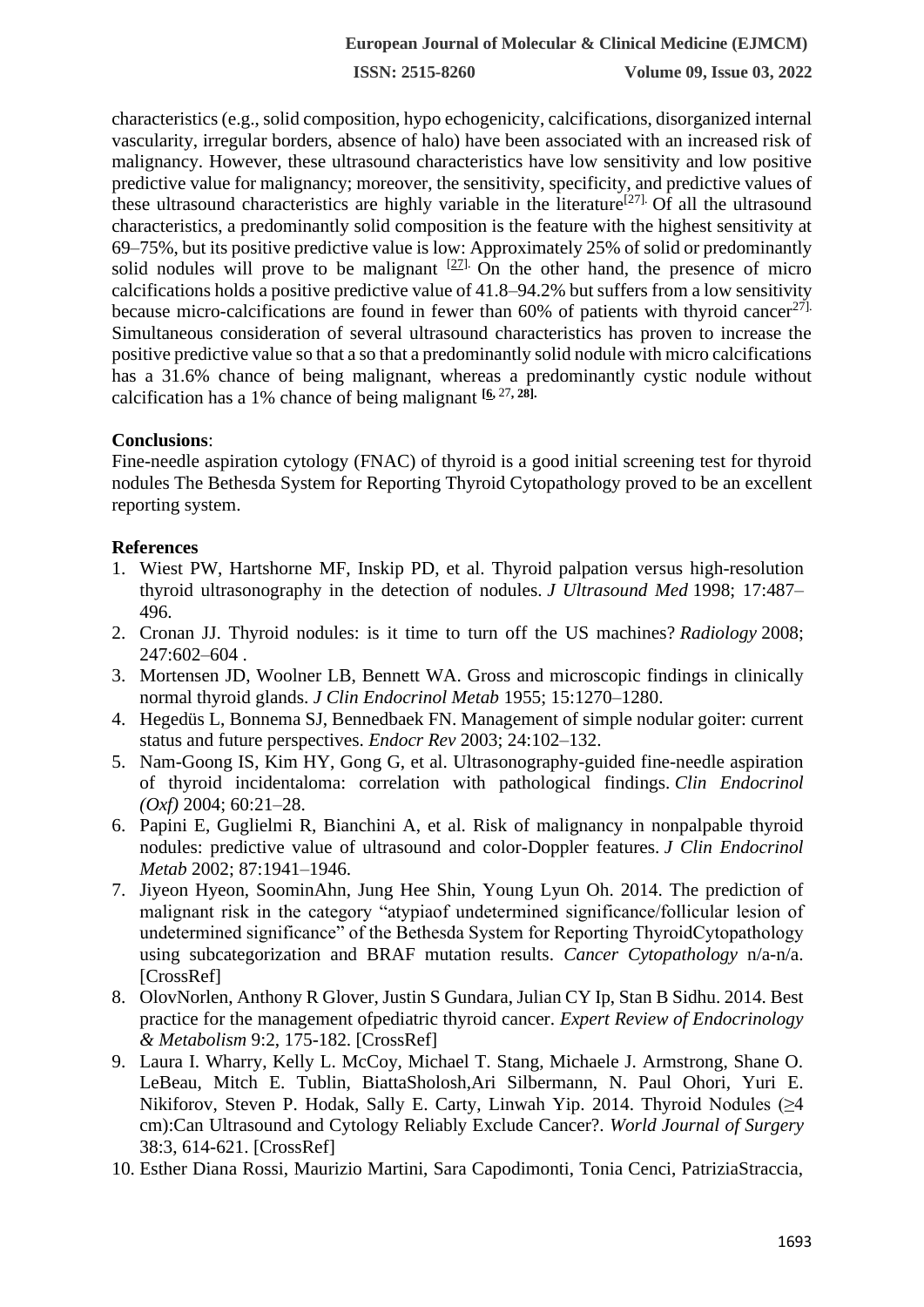Basilio Angrisani, Costantino Ricci, PaolaLanza, Celestino Pio Lombardi, Alfredo Pontecorvi, Luigi Maria Larocca, Guido Fadda. 2014. Analysis of immunocytochemicaland molecular BRAF expression in thyroid carcinomas: A cytohistologic institutional experience. *Cancer Cytopathology* n/a-n/a. [CrossRef]

- 11. Meng-Hui Yuan, Run-Suo Zhou, Bei She, Hai-Feng Xu, Jun-Yan Wang, Long-Xiao Wei. 2014. Expression and clinicalsignificance of STIP1 in papillary thyroid carcinoma. *Tumor Biology* 35:3, 2391-2395. [CrossRef]
- 12. Pazaitou-Panayiotou K, Capezzone M, Pacini F. Clinical features and therapeutic implication of papillary thyroid micro carcinoma. Thyroid 2007;17:1085-92.
- 13. Sugitani I, Toda K, Yamada K, Yamamoto N, Ikenaga M, Fujimoto Y. Three distinctly different kinds of papillary thyroid micro carcinoma should be recognized: Our treatment strategies and outcomes. World J Surg2010;34:1222-31.
- 14. Kang KW, Kim SK, Kang HS, Lee ES, Sim JS, Lee IG, *et al*. Prevalence and risk of cancer of focal thyroid incidentaloma identified by 18F-fluorodeoxyglucose positron emission tomography for metastasis evaluation and cancer screening in healthy subjects. J Clin Endocrinol Metab2003;88:4100-4.
- 15. American Thyroid Association (ATA) Guidelines Taskforce on Thyroid Nodules and Differentiated Thyroid Cancer1, Cooper DS, Doherty GM, Haugen BR, Kloos RT, Lee SL, Mandel SJ, *et al*. Revised American Thyroid Association management guidelines for patients with thyroid nodules and differentiated thyroid cancer: The American Thyroid Association (ATA) guidelines taskforce on thyroid nodules and differentiated thyroid cancer. Thyroid 2009;19:1167-214.
- 16. Kung AW, Chau MT, Lao TT, Tam SC, Low LC. The effect of pregnancy on thyroid nodule formation. J Clin Endocrinol Metab2002;87:1010-4.
- 17. Horvath E, Majlis S, Rossi R, Franco C, Niedmann JP, Castro A, *et al*. An ultrasonogram reporting system for thyroid nodules stratifying cancer risk for clinical management. J Clin Endocrinol Metab2009;94:1748-51.
- 18. Paschke R, Hegedüs L, Alexander E, Valcavi R, Papini E, Gharib H. Thyroid nodule guidelines: Agreement, disagreement and need forfuture research. Nat Rev Endocrinol 2011;7:354-61.
- 19. Kwak JY, Jung I, Baek JH, Baek SM, Choi N, Choi YJ, *et al*. Image Reporting and Characterization System for Ultrasound Features of Thyroid Nodules: Multicentric Korean Retrospective Study. Korean J Radiol2013;14:110-7.
- 20. Yassa L, Cibas ES, Benson CB, Frates MC, DoubiletPM,Gawande AA, Moore FD Jr., Kim BW, Nose V, MarquseeE,Larsen PR, Alexander EK 2007 Long-term assessment of amultidisciplinary approach to thyroid nodule diagnosticevaluation. Cancer 111:508–516.
- 21. Gharib H, Goellner JR, Johnson DA 1993 Fine-needle aspirationcytology of the thyroid: a 12-year experience with11,000 biopsies. Clin Lab Med 13:699–709.
- 22. Layfield L, Cochand-Priollet B, LiVolsi V, Abrams J, MerinoM, Gharib H, Greenspan F, Wells S, Evans D, Henry M,Wang HH 2008 Post thyroid FNA testing and treatmentoptions: a synopsis of the National Cancer Institute ThyroidFine Needle Aspiration State of the Science Conference. DiagnCytopathol 36:442–448.
- 23. Baloch ZW, Fleisher S, LiVolsi VA, Gupta PK 2002 Diagnosisof ''follicular neoplasm'': a gray zone in thyroid fine-needleaspiration cytology. Diagn Cytopathol 26:41–44.
- 24. Schlinkert RT, van Heerden JA, Goellner JR, Gharib H,Smith SL, Rosales RF, Weaver AL 1997 Factors that predictmalignant thyroid lesions when fine-needle aspiration is''suspicious for follicular neoplasm''. Mayo Clin Proc 72:913–916.
- 25. Amrikachi M, Ramzy I, Rubenfeld S, Wheeler TM 2001Accuracy of fine-needle aspiration of thyroid: a review of6226 cases and correlation with surgical or clinical outcome.ArchPathol Lab Med 125:484–488.